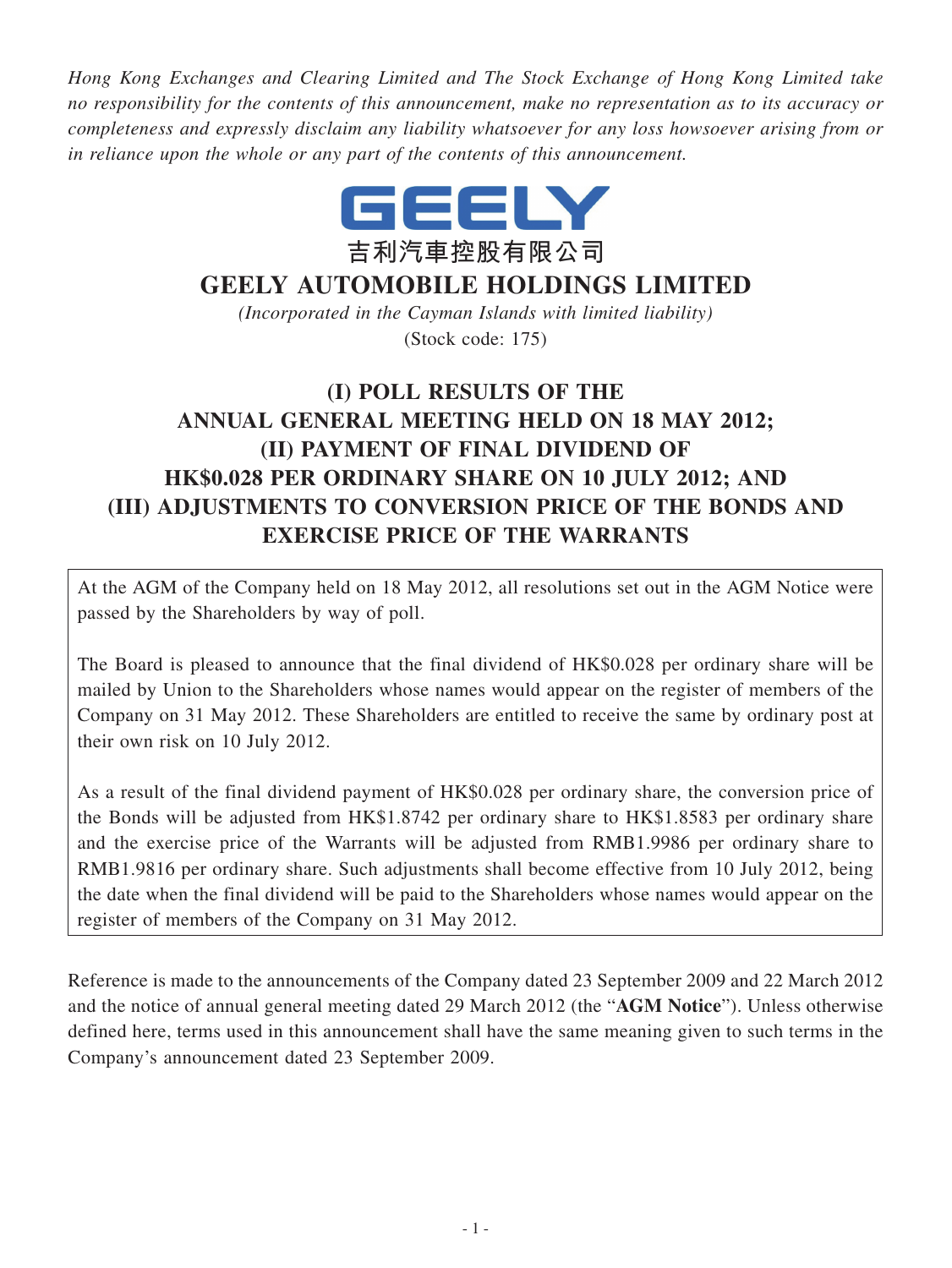#### **(I) POLL RESULTS OF THE ANNUAL GENERAL MEETING HELD ON 18 MAY 2012**

The board of directors (the "**Board**") of Geely Automobile Holdings Limited (the "**Company**") is pleased to announce that at the annual general meeting held on 18 May 2012 (the "**AGM**"), all resolutions set out in the AGM Notice were approved by the shareholders of the Company (the "**Shareholders**") by way of poll in the manner prescribed under Rule 13.39(4) of the Listing Rules. The Company's Hong Kong Share Registrar, Union Registrars Limited ("**Union**"), was appointed as scrutineer for the vote-taking at the AGM. The poll results in respect of the resolutions proposed at the AGM were as follows:

|    |                                                                                                                                   | Number of Votes $(\% )$ |                |  |  |
|----|-----------------------------------------------------------------------------------------------------------------------------------|-------------------------|----------------|--|--|
|    | <b>Ordinary Resolutions</b>                                                                                                       | For                     | <b>Against</b> |  |  |
| 1. | To receive and consider the report of the directors, audited                                                                      | 4,346,097,097           | $\overline{0}$ |  |  |
|    | financial statements and auditors' report for the year ended                                                                      | 100%                    | $0\%$          |  |  |
|    | 31 December 2011.                                                                                                                 |                         |                |  |  |
|    | As more than 50% of the votes were cast in favour of the resolution, the resolution was duly<br>passed as an ordinary resolution. |                         |                |  |  |
| 2. | To declare a final dividend for the year ended 31 December                                                                        | 4,346,097,097           | $\overline{0}$ |  |  |
|    | 2011.                                                                                                                             | 100%                    | $0\%$          |  |  |
|    | As more than 50% of the votes were cast in favour of the resolution, the resolution was duly<br>passed as an ordinary resolution. |                         |                |  |  |
| 3. | To re-elect Mr. Ang Siu Lun, Lawrence as an executive                                                                             | 4,336,734,470           | 6,838,327      |  |  |
|    | director.                                                                                                                         | 99.8426%                | 0.1574%        |  |  |
|    | As more than 50% of the votes were cast in favour of the resolution, the resolution was duly<br>passed as an ordinary resolution. |                         |                |  |  |
| 4. | To re-elect Mr. Liu Jin Liang as an executive director.                                                                           | 4,336,734,470           | 6,838,327      |  |  |
|    |                                                                                                                                   | 99.8426%                | 0.1574%        |  |  |
|    | As more than 50% of the votes were cast in favour of the resolution, the resolution was duly<br>passed as an ordinary resolution. |                         |                |  |  |
| 5. | To re-elect Mr. Li Dong Hui, Daniel as an executive                                                                               | 3,825,796,223           | 517,771,574    |  |  |
|    | director.                                                                                                                         | 88.0796%                | 11.9204%       |  |  |
|    | As more than 50% of the votes were cast in favour of the resolution, the resolution was duly<br>passed as an ordinary resolution. |                         |                |  |  |
| 6. | To re-elect Mr. An Cong Hui as an executive director.                                                                             | 4,336,644,470           | 6,838,327      |  |  |
|    |                                                                                                                                   | 99.8426%                | 0.1574%        |  |  |
|    | As more than 50% of the votes were cast in favour of the resolution, the resolution was duly                                      |                         |                |  |  |
| 7. | To re-elect Mr. Yin Da Qing, Richard as a non-executive                                                                           | 4,295,884,884           | 49,847,213     |  |  |
|    | director.                                                                                                                         | 98.8530%                | 1.1470%        |  |  |
|    | As more than 50% of the votes were cast in favour of the resolution, the resolution was duly<br>passed as an ordinary resolution. |                         |                |  |  |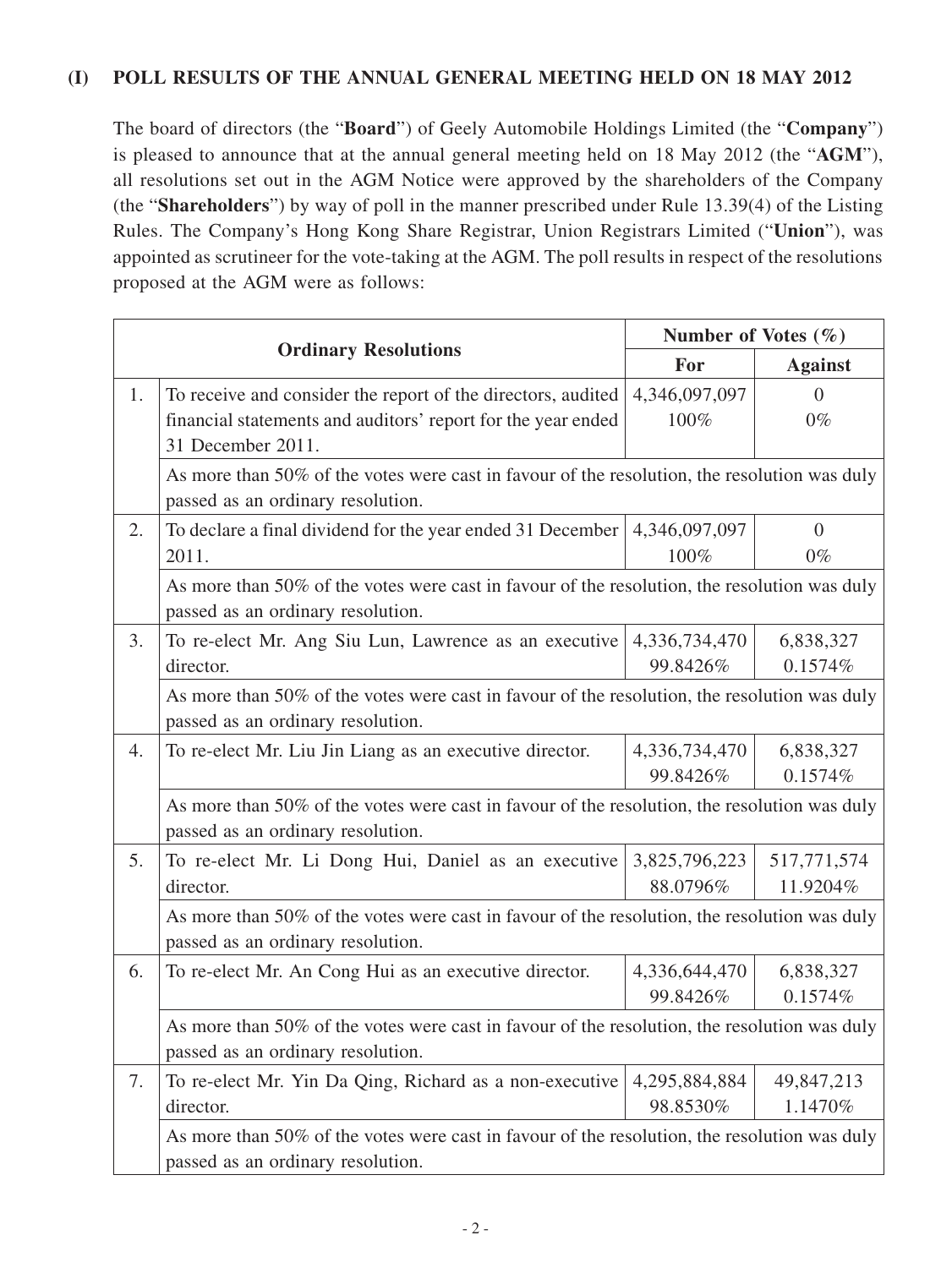|     |                                                                                                                                   | Number of Votes $(\% )$ |                |  |  |
|-----|-----------------------------------------------------------------------------------------------------------------------------------|-------------------------|----------------|--|--|
|     | <b>Ordinary Resolutions</b>                                                                                                       | For                     | <b>Against</b> |  |  |
| 8.  | To re-elect Mr. Yeung Sau Hung, Alex as an independent                                                                            | 4,345,732,097           | $\Omega$       |  |  |
|     | non-executive director.                                                                                                           | 100%                    | $0\%$          |  |  |
|     | As more than 50% of the votes were cast in favour of the resolution, the resolution was duly<br>passed as an ordinary resolution. |                         |                |  |  |
| 9.  | To re-elect Mr. Fu Yu Wu as an independent non-executive                                                                          | 4,337,787,982           | 7,944,115      |  |  |
|     | director.                                                                                                                         | 99.8172%                | 0.1828%        |  |  |
|     | As more than 50% of the votes were cast in favour of the resolution, the resolution was duly<br>passed as an ordinary resolution. |                         |                |  |  |
| 10. | To authorise the board of directors of the Company to fix $\vert$                                                                 | 4,306,273,595           | 30,000         |  |  |
|     | the remuneration of the directors.                                                                                                | 99.9993%                | $0.0007\%$     |  |  |
|     | As more than 50% of the votes were cast in favour of the resolution, the resolution was duly<br>passed as an ordinary resolution. |                         |                |  |  |
| 11. | To re-appoint Grant Thornton Hong Kong Limited                                                                                    | 4,346,097,097           | $\overline{0}$ |  |  |
|     | (previously known as "Grant Thornton Jingdu Tianhua")                                                                             | 100%                    | $0\%$          |  |  |
|     | as the auditors of the Company and to authorise the board                                                                         |                         |                |  |  |
|     | of directors of the Company to fix their remuneration.                                                                            |                         |                |  |  |
|     | As more than 50% of the votes were cast in favour of the resolution, the resolution was duly<br>passed as an ordinary resolution. |                         |                |  |  |
| 12. | To grant a general mandate to the directors to repurchase                                                                         | 4,346,127,097           | $\overline{0}$ |  |  |
|     | the Company's shares.                                                                                                             | 100%                    | $0\%$          |  |  |
|     | As more than 50% of the votes were cast in favour of the resolution, the resolution was duly<br>passed as an ordinary resolution. |                         |                |  |  |
| 13. | To grant a general mandate to the directors to issue, allot                                                                       | 3,693,097,229           | 692,439,868    |  |  |
|     | and otherwise deal with the Company's shares.                                                                                     | 84.2108%                | 15.7892%       |  |  |
|     | As more than 50% of the votes were cast in favour of the resolution, the resolution was duly<br>passed as an ordinary resolution. |                         |                |  |  |
| 14. | To extend the general mandate to allot and issue new                                                                              | 3,726,993,729           | 619,103,368    |  |  |
|     | shares.                                                                                                                           | 85.7550%                | 14.2450%       |  |  |
|     | As more than 50% of the votes were cast in favour of the resolution, the resolution was duly<br>passed as an ordinary resolution. |                         |                |  |  |
| 15. | To terminate the Existing Share Option Scheme and to                                                                              | 3,883,755,629           | 462, 341, 468  |  |  |
|     | adopt the New Share Option Scheme.                                                                                                | 89.3619%                | 10.6381%       |  |  |
|     | As more than 50% of the votes were cast in favour of the resolution, the resolution was duly<br>passed as an ordinary resolution. |                         |                |  |  |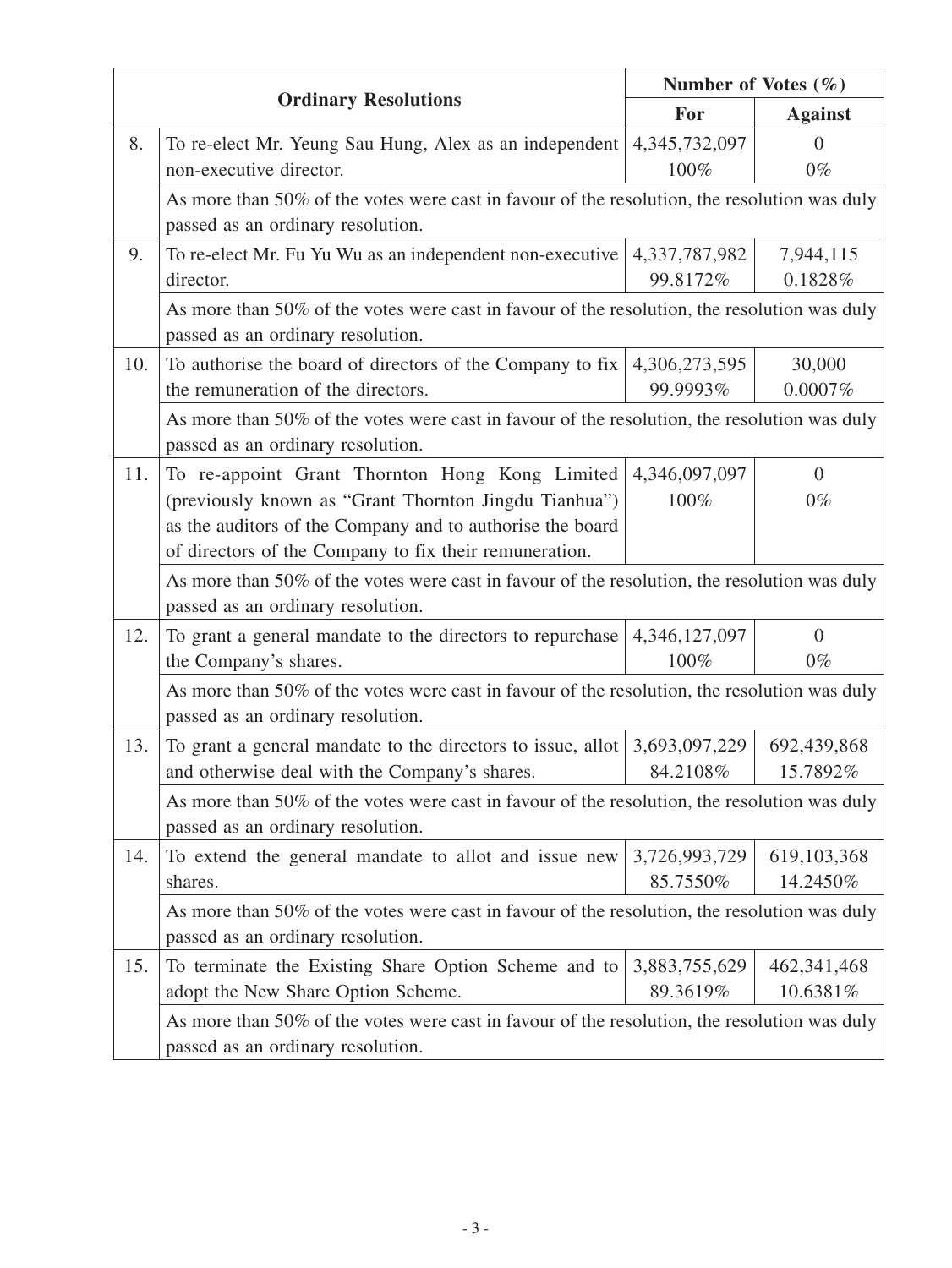| <b>Ordinary Resolutions</b>                                                                                                       |                                                                                                                                                                                                                                                                                                                                                                                                                               | Number of Votes $(\% )$ |                         |  |  |
|-----------------------------------------------------------------------------------------------------------------------------------|-------------------------------------------------------------------------------------------------------------------------------------------------------------------------------------------------------------------------------------------------------------------------------------------------------------------------------------------------------------------------------------------------------------------------------|-------------------------|-------------------------|--|--|
|                                                                                                                                   |                                                                                                                                                                                                                                                                                                                                                                                                                               | For                     | <b>Against</b>          |  |  |
| 16.                                                                                                                               | Conditional upon special resolution number 18 being<br>passed, to approve that the Company may send or supply<br>Corporate Communications to Shareholders (in relation<br>to whom certain conditions are met) by making such<br>Corporate Communications available on the Company's<br>own website and the website of the Stock Exchange in<br>accordance with ordinary resolution number 16 as set out<br>in the AGM Notice. | 4,346,097,097<br>100%   | $\overline{0}$<br>$0\%$ |  |  |
| As more than 50% of the votes were cast in favour of the resolution, the resolution was duly<br>passed as an ordinary resolution. |                                                                                                                                                                                                                                                                                                                                                                                                                               |                         |                         |  |  |
|                                                                                                                                   |                                                                                                                                                                                                                                                                                                                                                                                                                               | Number of Votes $(\% )$ |                         |  |  |
|                                                                                                                                   | <b>Special Resolutions</b>                                                                                                                                                                                                                                                                                                                                                                                                    | For                     | <b>Against</b>          |  |  |
| 17.                                                                                                                               | To approve the amendments to the Memorandum of<br>Association of the Company in accordance with special<br>resolution number 17 with respect to obsolete provisions<br>and minor housekeeping amendments as set out in the<br><b>AGM</b> Notice.                                                                                                                                                                              | 4,346,097,097<br>100%   | $\overline{0}$<br>$0\%$ |  |  |
|                                                                                                                                   | As more than 75% of the votes were cast in favour of the resolution, the resolution was duly<br>passed as a special resolution.                                                                                                                                                                                                                                                                                               |                         |                         |  |  |
| 18.                                                                                                                               | To approve the amendments to the Articles of Association<br>of the Company in accordance with special resolution<br>number 18 with respect to corporate communications as<br>set out in the AGM Notice.                                                                                                                                                                                                                       | 4,346,097,097<br>100%   | $\overline{0}$<br>$0\%$ |  |  |
|                                                                                                                                   | As more than 75% of the votes were cast in favour of the resolution, the resolution was duly<br>passed as a special resolution.                                                                                                                                                                                                                                                                                               |                         |                         |  |  |
| 19.                                                                                                                               | To approve the amendments to the Articles of Association<br>of the Company in accordance with special resolution<br>number 19 with respect to obsolete provisions and minor<br>housekeeping amendments as set out in the AGM Notice.                                                                                                                                                                                          | 4,346,097,097<br>100%   | $\overline{0}$<br>$0\%$ |  |  |
|                                                                                                                                   | As more than 75% of the votes were cast in favour of the resolution, the resolution was duly<br>passed as a special resolution.                                                                                                                                                                                                                                                                                               |                         |                         |  |  |
| 20.                                                                                                                               | Conditional upon special resolution numbers 17 to 19 being<br>passed, to adopt the new amended and restated Memorandum<br>and Articles of Association of the Company.                                                                                                                                                                                                                                                         | 4,346,097,097<br>100%   | $\overline{0}$<br>$0\%$ |  |  |
|                                                                                                                                   | As more than 75% of the votes were cast in favour of the resolution, the resolution was duly<br>passed as a special resolution.                                                                                                                                                                                                                                                                                               |                         |                         |  |  |

There were no Shares of holders are required under the Listing Rules to abstain from voting at the AGM.